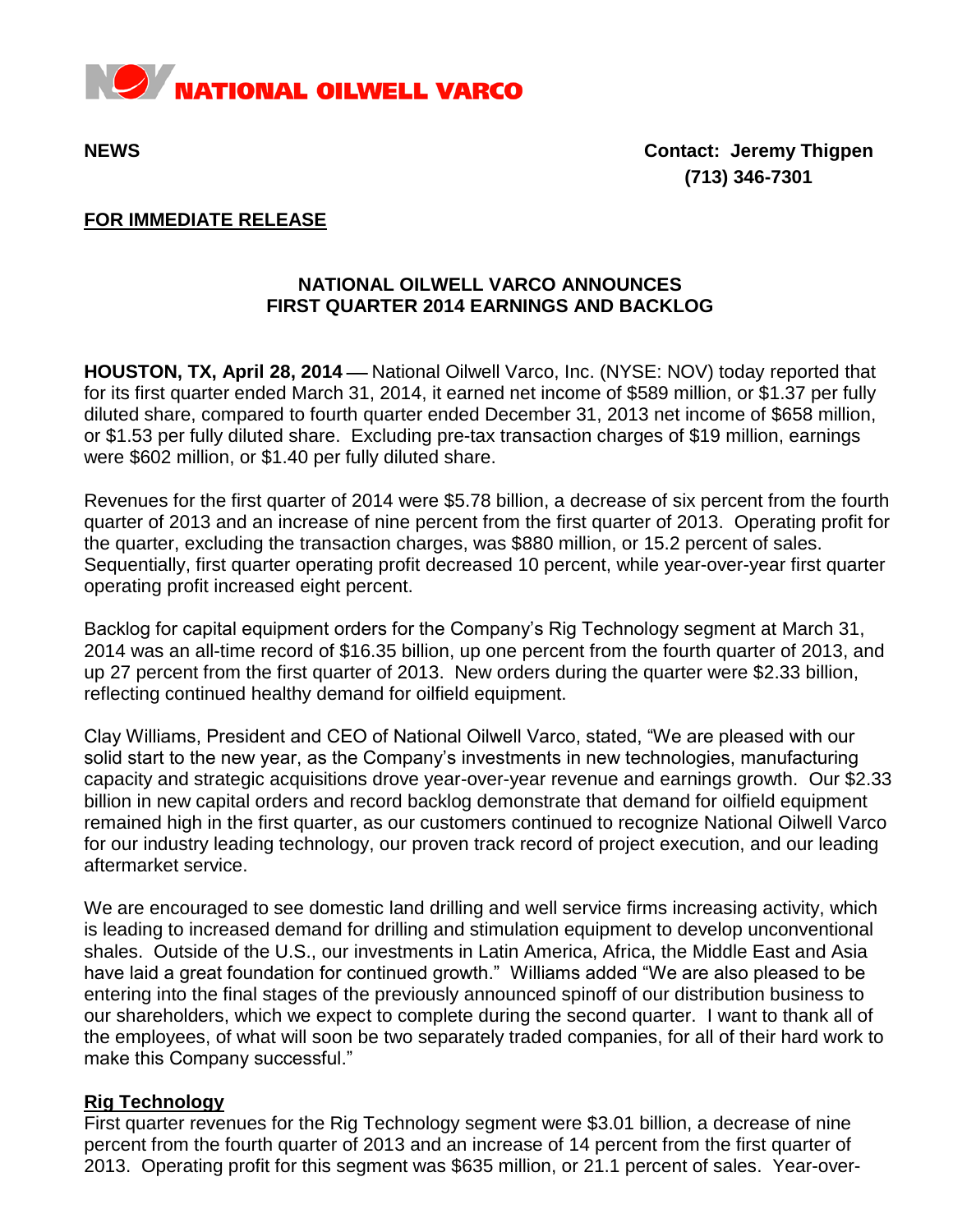year operating profit flow-through (change in operating profit divided by the change in revenue) was 20 percent. Revenue out of backlog for the segment was at \$2.22 billion.

## **Petroleum Services & Supplies**

Revenues for the first quarter of 2014 for the Petroleum Services & Supplies segment were \$1.79 billion, down seven percent compared to fourth quarter 2013 results and up five percent from the first quarter of 2013. Operating profit was \$326 million, or 18.2 percent of revenue. Year-overyear operating profit flow-through was 17 percent.

## **Distribution & Transmission**

The Distribution & Transmission segment generated first quarter revenues of \$1.28 billion, up two percent from the fourth quarter of 2013 and up four percent from the first quarter of 2013. First quarter operating profit was \$68 million, or 5.3 percent of sales. Year-over-year operating profit flow-through was six percent.

The Company has scheduled a conference call for April 28, 2014, at 8:00 a.m. Central Time to discuss first quarter results. The call will be broadcast through the Investor Relations link on National Oilwell Varco's web site at [www.nov.com,](http://www.nov.com/) and a replay will be available on the site for thirty days following the conference. Participants may also join the conference call by dialing **1- 800-447-0521 within North America** or **1-847-413-3238 outside of North America** five to ten minutes prior to the scheduled start time and asking for the "National Oilwell Varco Earnings Conference Call."

National Oilwell Varco is a worldwide leader in the design, manufacture and sale of equipment and components used in oil and gas drilling and production operations, the provision of oilfield services, and supply chain integration services to the upstream oil and gas industry.

Statements made in this press release that are forward-looking in nature are intended to be "forward-looking statements" within the meaning of Section 21E of the Securities Exchange Act of 1934 and may involve risks and uncertainties. These statements may differ materially from actual future events or results. Readers are referred to documents filed by National Oilwell Varco with the Securities and Exchange Commission, including the Annual Report on Form 10-K, which identify significant risk factors which could cause actual results to differ from those contained in the forward-looking statements.

- more -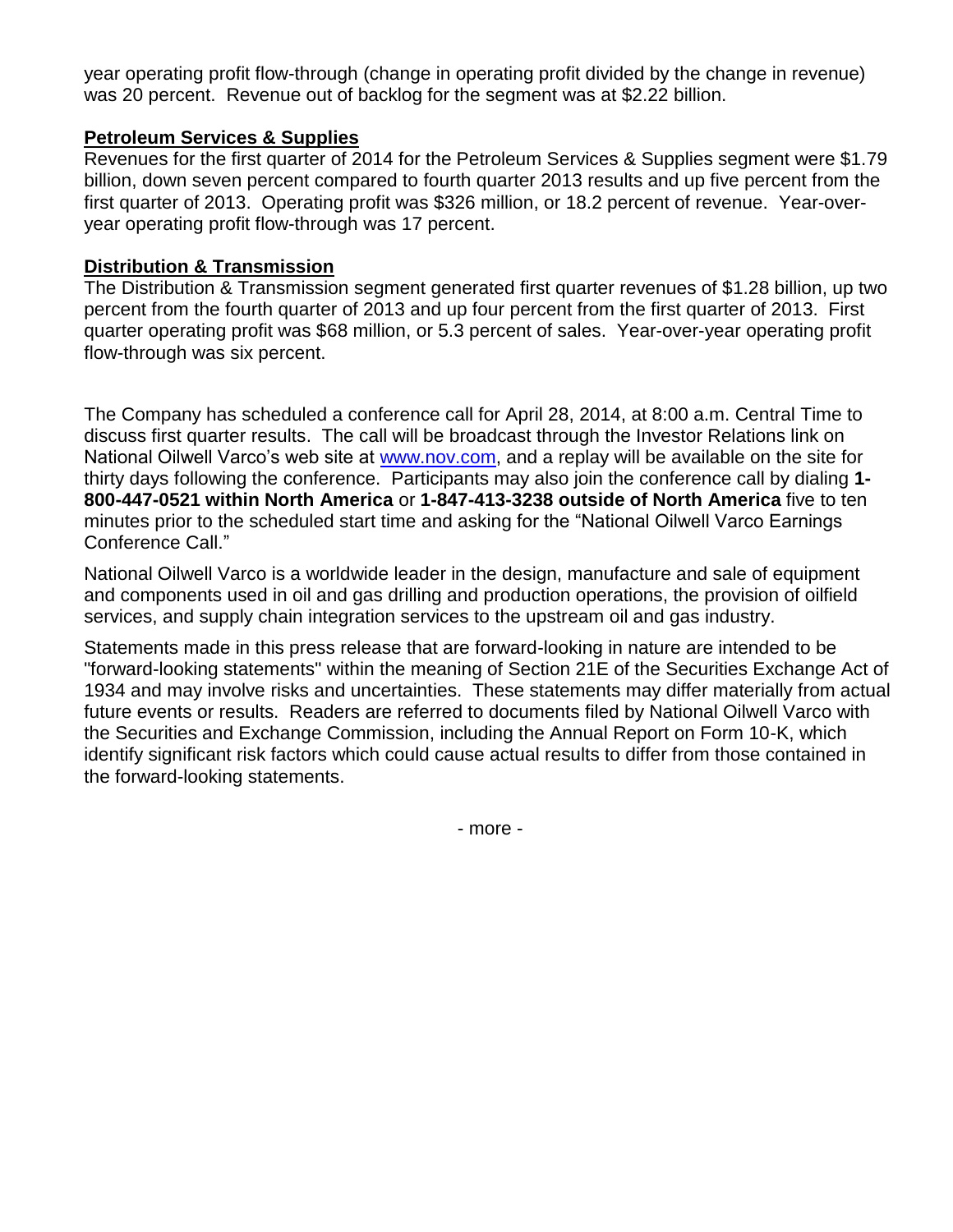#### **NATIONAL OILWELL VARCO, INC. CONSOLIDATED BALANCE SHEETS (In millions, except share data)**

|                                                                                   | March 31,           |                     | December 31,            |        |
|-----------------------------------------------------------------------------------|---------------------|---------------------|-------------------------|--------|
|                                                                                   | 2014<br>(Unaudited) |                     |                         | 2013   |
| <b>ASSETS</b>                                                                     |                     |                     |                         |        |
| Current assets:                                                                   |                     |                     |                         |        |
| Cash and cash equivalents                                                         | \$                  | 3,688               | \$                      | 3,436  |
| Receivables, net                                                                  |                     | 5,310               |                         | 4,896  |
| Inventories, net                                                                  |                     | 5,659               |                         | 5,603  |
| Costs in excess of billings                                                       |                     | 1,520               |                         | 1,539  |
| Deferred income taxes                                                             |                     | 325                 |                         | 373    |
| Prepaid and other current assets                                                  |                     | 709                 |                         | 576    |
| Total current assets                                                              |                     | 17,211              |                         | 16,423 |
| Property, plant and equipment, net                                                |                     | 3,437               |                         | 3,408  |
| Deferred income taxes                                                             |                     | 479                 |                         | 372    |
| Goodwill                                                                          |                     | 8,875               |                         | 9,049  |
| Intangibles, net                                                                  |                     | 4,953               |                         | 5,055  |
| Investment in unconsolidated affiliate                                            |                     | 402                 |                         | 390    |
| Other assets                                                                      |                     | 123                 |                         | 115    |
|                                                                                   | \$                  | 35,480              | $\sqrt[6]{\frac{1}{2}}$ | 34,812 |
| LIABILITIES AND STOCKHOLDERS' EQUITY                                              |                     |                     |                         |        |
| Current liabilities:                                                              |                     |                     |                         |        |
| Accounts payable                                                                  | \$                  | 1,391               | \$                      | 1,275  |
| Accrued liabilities                                                               |                     | 2,717               |                         | 2,763  |
| Billings in excess of costs                                                       |                     | 2,079               |                         | 1,771  |
| Current portion of long-term debt and short-term borrowings                       |                     |                     |                         | 1      |
| Accrued income taxes                                                              |                     | 484                 |                         | 556    |
| Deferred income taxes                                                             |                     | 427                 |                         | 312    |
| Total current liabilities                                                         |                     | 7,098               |                         | 6,678  |
| Long-term debt                                                                    |                     | 3,149               |                         | 3,149  |
| Deferred income taxes                                                             |                     | 2,088               |                         | 2,292  |
| Other liabilities                                                                 |                     | 353                 |                         | 363    |
| <b>Total liabilities</b>                                                          |                     | 12,688              |                         | 12,482 |
| Commitments and contingencies                                                     |                     |                     |                         |        |
| Stockholders' equity:                                                             |                     |                     |                         |        |
| Common stock - par value \$.01; 1 billion shares authorized; 428,852,227 and      |                     |                     |                         |        |
| 428,433,703 shares issued and outstanding at March 31, 2014 and December 31, 2013 |                     | 4                   |                         | 4      |
| Additional paid-in capital                                                        |                     | 8,933               |                         | 8,907  |
| Accumulated other comprehensive loss                                              |                     | (41)                |                         | (4)    |
| Retained earnings                                                                 |                     | 13,801              |                         | 13,323 |
| Total Company stockholders' equity                                                |                     | 22,697              |                         | 22,230 |
| Noncontrolling interests                                                          |                     | 95                  |                         | 100    |
| Total stockholders' equity                                                        |                     | $\overline{22,792}$ |                         | 22,330 |
|                                                                                   | $\mathbb{S}$        | 35,480              | $\mathbb{S}$            | 34,812 |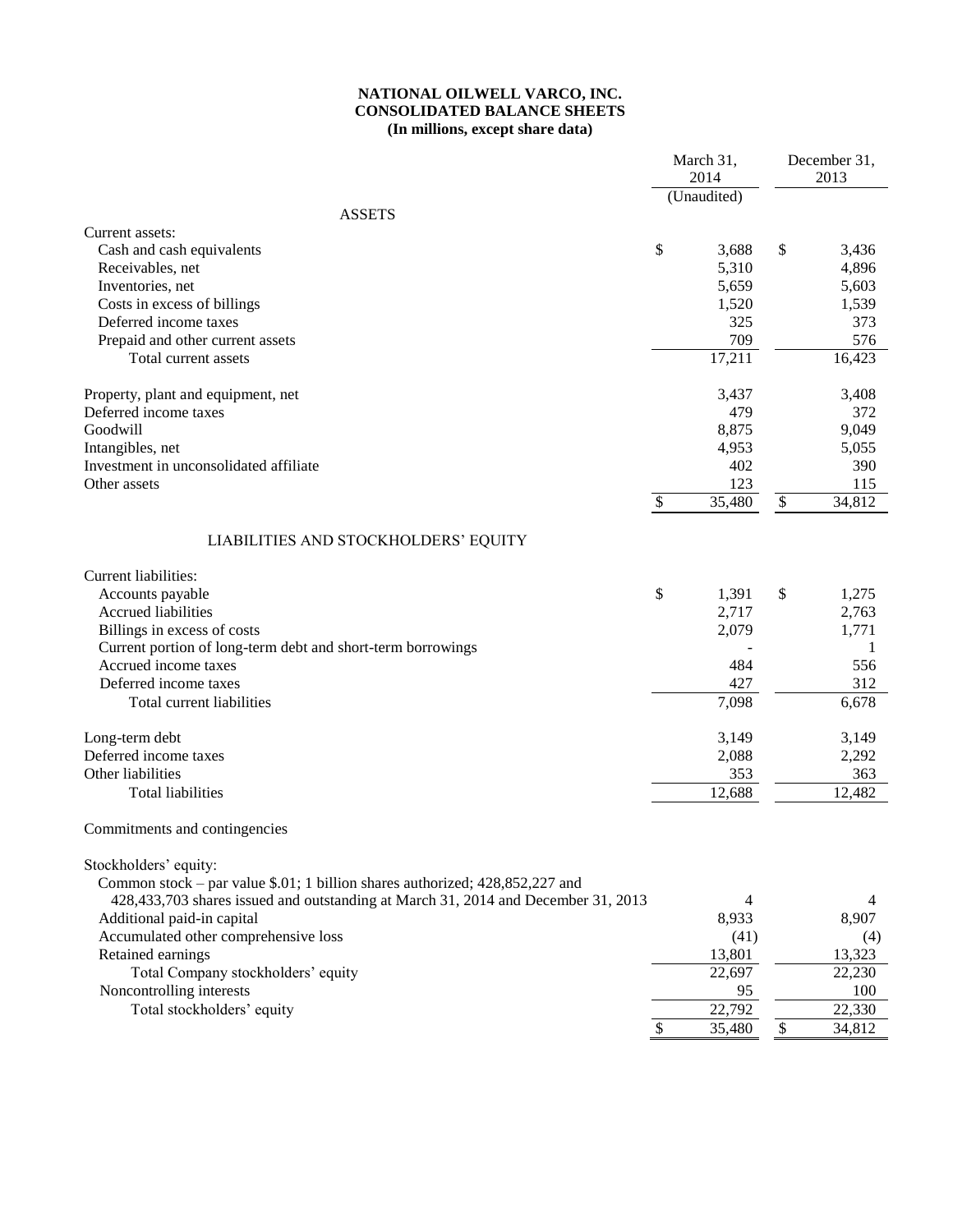#### **NATIONAL OILWELL VARCO, INC. CONSOLIDATED STATEMENTS OF INCOME (Unaudited) (In millions, except per share data)**

| March 31,<br>2013<br>2014<br>2013<br>Revenue:<br>\$<br>$\$$<br>\$<br>Rig Technology<br>3,009<br>2,628<br>3,310<br>Petroleum Services & Supplies<br>1,789<br>1,701<br>1,925<br>Distribution & Transmission<br>1,281<br>1,253<br>1,227<br>Eliminations<br>(302)<br>(249)<br>(316)<br>Total revenue<br>5,777<br>5,307<br>6,172<br>Gross profit<br>1,400<br>1,500<br>1,287<br>24.3%<br>Gross profit %<br>24.2%<br>24.3%<br>Selling, general, and administrative<br>520<br>471<br>527<br>Transaction and devaluation costs<br>19<br>73<br>16<br>861<br>743<br>957<br>Operating profit<br>Interest and financial costs<br>(28)<br>(26)<br>(27)<br>Interest income<br>3<br>$\overline{\mathcal{A}}$<br>4<br>Equity income in unconsolidated affiliate<br>10<br>19<br>16<br>Other income (expense), net<br>(13)<br>(17)<br>$\qquad \qquad \blacksquare$<br>Income before income taxes<br>849<br>724<br>933<br>Provision for income taxes<br>224<br>272<br>260<br>500<br>Net income<br>589<br>661<br>(2)<br>3<br>Net income (loss) attributable to noncontrolling interests<br>Net income attributable to Company<br>\$<br>589<br>\$<br>502<br>\$<br>658<br>Net income attributable to Company per share:<br><b>Basic</b><br>1.38<br>$\$\,$<br>1.18<br>1.54<br>$\boldsymbol{\mathsf{S}}$<br>\$<br>Diluted<br>$\boldsymbol{\mathsf{S}}$<br>1.37<br>$\boldsymbol{\mathsf{S}}$<br>1.17<br>\$<br>1.53<br>Weighted average shares outstanding:<br><b>Basic</b><br>426<br>428<br>427 |         | <b>Three Months Ended</b> |     |  |     |              |     |
|-----------------------------------------------------------------------------------------------------------------------------------------------------------------------------------------------------------------------------------------------------------------------------------------------------------------------------------------------------------------------------------------------------------------------------------------------------------------------------------------------------------------------------------------------------------------------------------------------------------------------------------------------------------------------------------------------------------------------------------------------------------------------------------------------------------------------------------------------------------------------------------------------------------------------------------------------------------------------------------------------------------------------------------------------------------------------------------------------------------------------------------------------------------------------------------------------------------------------------------------------------------------------------------------------------------------------------------------------------------------------------------------------------------------------------------------------------------------------|---------|---------------------------|-----|--|-----|--------------|-----|
|                                                                                                                                                                                                                                                                                                                                                                                                                                                                                                                                                                                                                                                                                                                                                                                                                                                                                                                                                                                                                                                                                                                                                                                                                                                                                                                                                                                                                                                                       |         |                           |     |  |     | December 31, |     |
|                                                                                                                                                                                                                                                                                                                                                                                                                                                                                                                                                                                                                                                                                                                                                                                                                                                                                                                                                                                                                                                                                                                                                                                                                                                                                                                                                                                                                                                                       |         |                           |     |  |     |              |     |
|                                                                                                                                                                                                                                                                                                                                                                                                                                                                                                                                                                                                                                                                                                                                                                                                                                                                                                                                                                                                                                                                                                                                                                                                                                                                                                                                                                                                                                                                       |         |                           |     |  |     |              |     |
|                                                                                                                                                                                                                                                                                                                                                                                                                                                                                                                                                                                                                                                                                                                                                                                                                                                                                                                                                                                                                                                                                                                                                                                                                                                                                                                                                                                                                                                                       |         |                           |     |  |     |              |     |
|                                                                                                                                                                                                                                                                                                                                                                                                                                                                                                                                                                                                                                                                                                                                                                                                                                                                                                                                                                                                                                                                                                                                                                                                                                                                                                                                                                                                                                                                       |         |                           |     |  |     |              |     |
|                                                                                                                                                                                                                                                                                                                                                                                                                                                                                                                                                                                                                                                                                                                                                                                                                                                                                                                                                                                                                                                                                                                                                                                                                                                                                                                                                                                                                                                                       |         |                           |     |  |     |              |     |
|                                                                                                                                                                                                                                                                                                                                                                                                                                                                                                                                                                                                                                                                                                                                                                                                                                                                                                                                                                                                                                                                                                                                                                                                                                                                                                                                                                                                                                                                       |         |                           |     |  |     |              |     |
|                                                                                                                                                                                                                                                                                                                                                                                                                                                                                                                                                                                                                                                                                                                                                                                                                                                                                                                                                                                                                                                                                                                                                                                                                                                                                                                                                                                                                                                                       |         |                           |     |  |     |              |     |
|                                                                                                                                                                                                                                                                                                                                                                                                                                                                                                                                                                                                                                                                                                                                                                                                                                                                                                                                                                                                                                                                                                                                                                                                                                                                                                                                                                                                                                                                       |         |                           |     |  |     |              |     |
|                                                                                                                                                                                                                                                                                                                                                                                                                                                                                                                                                                                                                                                                                                                                                                                                                                                                                                                                                                                                                                                                                                                                                                                                                                                                                                                                                                                                                                                                       |         |                           |     |  |     |              |     |
|                                                                                                                                                                                                                                                                                                                                                                                                                                                                                                                                                                                                                                                                                                                                                                                                                                                                                                                                                                                                                                                                                                                                                                                                                                                                                                                                                                                                                                                                       |         |                           |     |  |     |              |     |
|                                                                                                                                                                                                                                                                                                                                                                                                                                                                                                                                                                                                                                                                                                                                                                                                                                                                                                                                                                                                                                                                                                                                                                                                                                                                                                                                                                                                                                                                       |         |                           |     |  |     |              |     |
|                                                                                                                                                                                                                                                                                                                                                                                                                                                                                                                                                                                                                                                                                                                                                                                                                                                                                                                                                                                                                                                                                                                                                                                                                                                                                                                                                                                                                                                                       |         |                           |     |  |     |              |     |
|                                                                                                                                                                                                                                                                                                                                                                                                                                                                                                                                                                                                                                                                                                                                                                                                                                                                                                                                                                                                                                                                                                                                                                                                                                                                                                                                                                                                                                                                       |         |                           |     |  |     |              |     |
|                                                                                                                                                                                                                                                                                                                                                                                                                                                                                                                                                                                                                                                                                                                                                                                                                                                                                                                                                                                                                                                                                                                                                                                                                                                                                                                                                                                                                                                                       |         |                           |     |  |     |              |     |
|                                                                                                                                                                                                                                                                                                                                                                                                                                                                                                                                                                                                                                                                                                                                                                                                                                                                                                                                                                                                                                                                                                                                                                                                                                                                                                                                                                                                                                                                       |         |                           |     |  |     |              |     |
|                                                                                                                                                                                                                                                                                                                                                                                                                                                                                                                                                                                                                                                                                                                                                                                                                                                                                                                                                                                                                                                                                                                                                                                                                                                                                                                                                                                                                                                                       |         |                           |     |  |     |              |     |
|                                                                                                                                                                                                                                                                                                                                                                                                                                                                                                                                                                                                                                                                                                                                                                                                                                                                                                                                                                                                                                                                                                                                                                                                                                                                                                                                                                                                                                                                       |         |                           |     |  |     |              |     |
|                                                                                                                                                                                                                                                                                                                                                                                                                                                                                                                                                                                                                                                                                                                                                                                                                                                                                                                                                                                                                                                                                                                                                                                                                                                                                                                                                                                                                                                                       |         |                           |     |  |     |              |     |
|                                                                                                                                                                                                                                                                                                                                                                                                                                                                                                                                                                                                                                                                                                                                                                                                                                                                                                                                                                                                                                                                                                                                                                                                                                                                                                                                                                                                                                                                       |         |                           |     |  |     |              |     |
|                                                                                                                                                                                                                                                                                                                                                                                                                                                                                                                                                                                                                                                                                                                                                                                                                                                                                                                                                                                                                                                                                                                                                                                                                                                                                                                                                                                                                                                                       |         |                           |     |  |     |              |     |
|                                                                                                                                                                                                                                                                                                                                                                                                                                                                                                                                                                                                                                                                                                                                                                                                                                                                                                                                                                                                                                                                                                                                                                                                                                                                                                                                                                                                                                                                       |         |                           |     |  |     |              |     |
|                                                                                                                                                                                                                                                                                                                                                                                                                                                                                                                                                                                                                                                                                                                                                                                                                                                                                                                                                                                                                                                                                                                                                                                                                                                                                                                                                                                                                                                                       |         |                           |     |  |     |              |     |
|                                                                                                                                                                                                                                                                                                                                                                                                                                                                                                                                                                                                                                                                                                                                                                                                                                                                                                                                                                                                                                                                                                                                                                                                                                                                                                                                                                                                                                                                       |         |                           |     |  |     |              |     |
|                                                                                                                                                                                                                                                                                                                                                                                                                                                                                                                                                                                                                                                                                                                                                                                                                                                                                                                                                                                                                                                                                                                                                                                                                                                                                                                                                                                                                                                                       |         |                           |     |  |     |              |     |
|                                                                                                                                                                                                                                                                                                                                                                                                                                                                                                                                                                                                                                                                                                                                                                                                                                                                                                                                                                                                                                                                                                                                                                                                                                                                                                                                                                                                                                                                       |         |                           |     |  |     |              |     |
|                                                                                                                                                                                                                                                                                                                                                                                                                                                                                                                                                                                                                                                                                                                                                                                                                                                                                                                                                                                                                                                                                                                                                                                                                                                                                                                                                                                                                                                                       |         |                           |     |  |     |              |     |
|                                                                                                                                                                                                                                                                                                                                                                                                                                                                                                                                                                                                                                                                                                                                                                                                                                                                                                                                                                                                                                                                                                                                                                                                                                                                                                                                                                                                                                                                       |         |                           |     |  |     |              |     |
|                                                                                                                                                                                                                                                                                                                                                                                                                                                                                                                                                                                                                                                                                                                                                                                                                                                                                                                                                                                                                                                                                                                                                                                                                                                                                                                                                                                                                                                                       | Diluted |                           | 429 |  | 428 |              | 429 |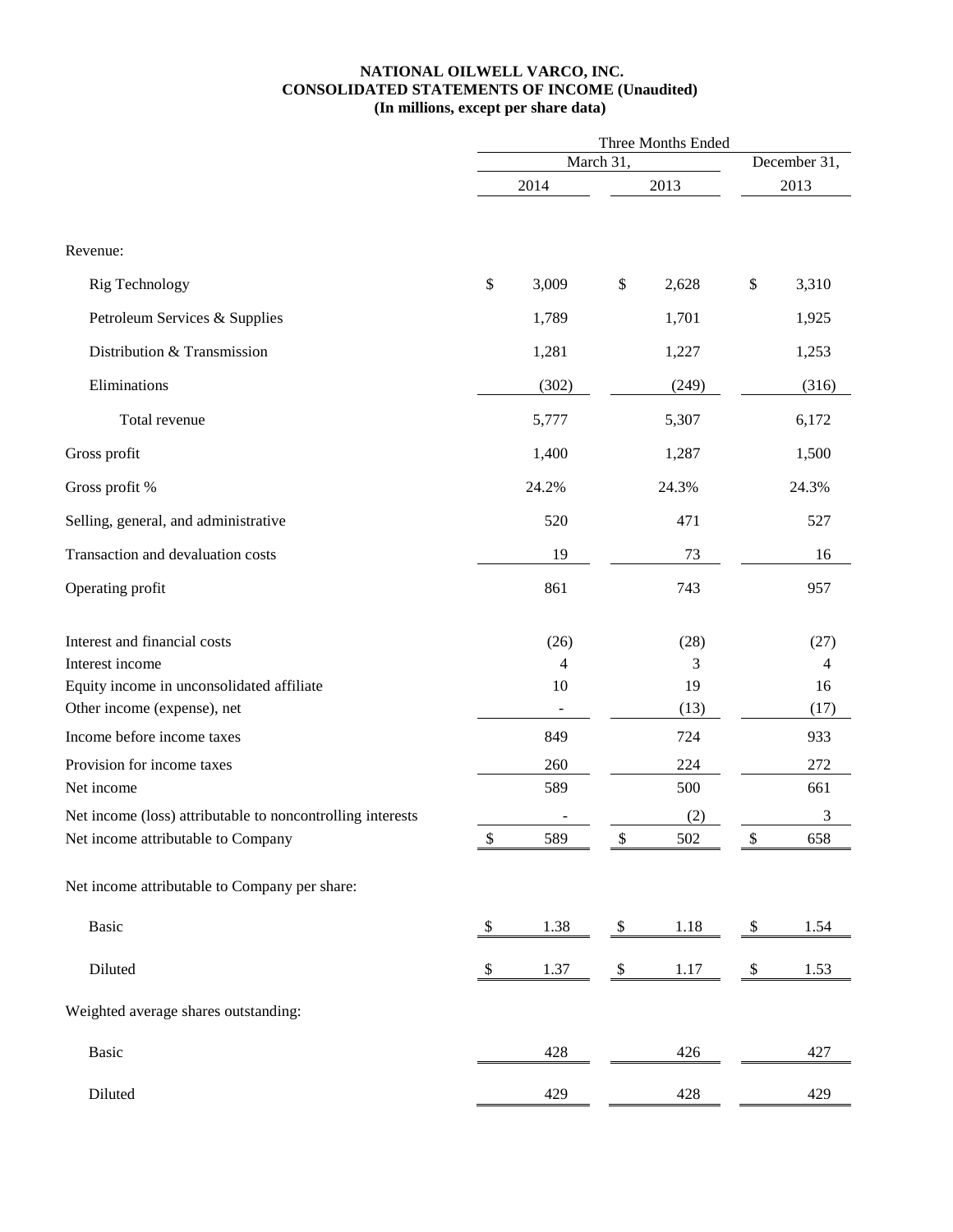#### **NATIONAL OILWELL VARCO, INC. OPERATING PROFIT – AS ADJUSTED SUPPLEMENTAL SCHEDULE (Unaudited) (In millions)**

|                                               | Three Months Ended        |       |                           |              |    |       |
|-----------------------------------------------|---------------------------|-------|---------------------------|--------------|----|-------|
|                                               | March 31,                 |       |                           | December 31, |    |       |
|                                               |                           | 2014  |                           | 2013         |    | 2013  |
| Revenue:                                      |                           |       |                           |              |    |       |
| Rig Technology                                | \$                        | 3,009 | \$                        | 2,628        | \$ | 3,310 |
| Petroleum Services & Supplies                 |                           | 1,789 |                           | 1,701        |    | 1,925 |
| Distribution & Transmission                   |                           | 1,281 |                           | 1,227        |    | 1,253 |
| Eliminations                                  |                           | (302) |                           | (249)        |    | (316) |
| <b>Total Revenue</b>                          | $\mathcal{S}$             | 5,777 | $\boldsymbol{\mathsf{S}}$ | 5,307        | \$ | 6,172 |
| Operating profit:                             |                           |       |                           |              |    |       |
| <b>Rig Technology</b>                         | \$                        | 635   | \$                        | 557          | \$ | 697   |
| Petroleum Services & Supplies                 |                           | 326   |                           | 311          |    | 366   |
| Distribution & Transmission                   |                           | 68    |                           | 65           |    | 60    |
| Unallocated expenses and eliminations         |                           | (149) |                           | (117)        |    | (150) |
| Total operating profit (before other costs)   | $\boldsymbol{\mathsf{S}}$ | 880   | $\mathbb S$               | 816          | \$ | 973   |
| Operating profit %:                           |                           |       |                           |              |    |       |
| Rig Technology                                |                           | 21.1% |                           | 21.2%        |    | 21.1% |
| Petroleum Services & Supplies                 |                           | 18.2% |                           | 18.3%        |    | 19.0% |
| Distribution & Transmission                   |                           | 5.3%  |                           | 5.3%         |    | 4.8%  |
| Other unallocated                             |                           |       |                           |              |    |       |
| Total operating profit % (before other costs) |                           | 15.2% |                           | 15.4%        |    | 15.8% |